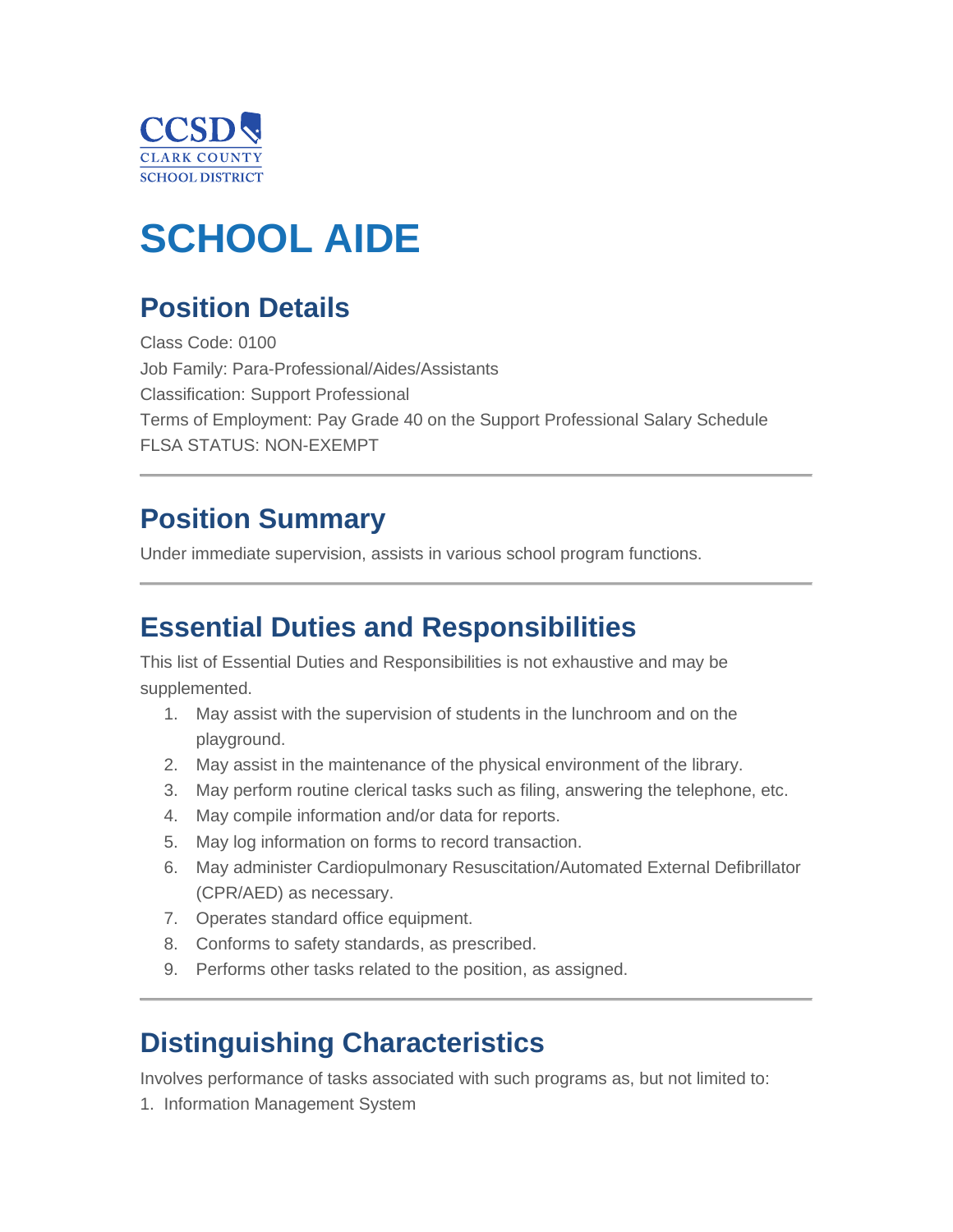- 2. Lunchroom
- 3. Media office
- 4. Playground
- 5. School office
- 6. Student store

# **Knowledge, Skills, and Abilities (Position Expectations)**

- 1. Knowledge of CPR/AED and Universal Precautions.
- 2. Ability to learn and apply established procedures.
- 3. Ability to learn and use various types of office equipment/machines.
- 4. Ability to interpret and apply oral or written instructions.
- 5. Ability to perform routine record keeping.
- 6. Ability to complete work rapidly and accurately.
- 7. Ability to meet predetermined deadlines.
- 8. Ability to plan and organize work assignments.
- 9. Ability to maintain confidentiality of information.
- 10. Ability to work flexible hours or shifts.
- 11. Ability to effectively communicate and work cooperatively with employees, students, and parents.
- 12. Ability to recognize and report hazards and apply safe work methods
- 13. Possess physical and mental stamina commensurate with the responsibilities of the position.

### **Position Requirements**

#### **Education, Training, and Experience**

High school graduation or other equivalent, (i.e., General Educational Development (GED), foreign equivalency, etc.).

#### **Licenses and Certifications**

 Current Cardiopulmonary Resuscitation (CPR)/Automated External Defibrillator (AED) certificate from the American Heart Association, American Red Cross, or other similar organization. Certification must be maintained for the duration of the assignment. Certification training must be in-person and include a hands-on component. Online courses will not be accepted. A copy of the front and back of the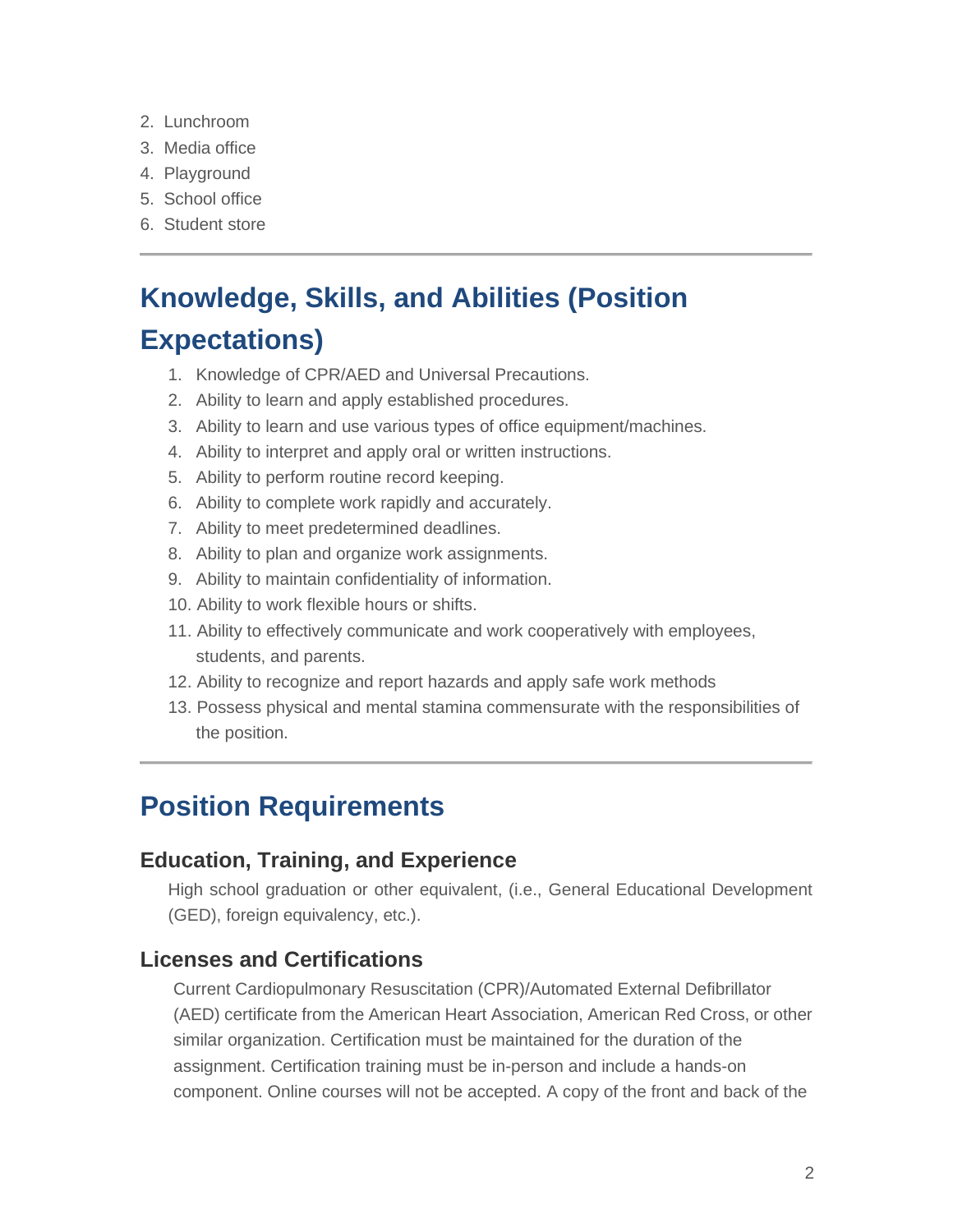CPR/AED certificate must be uploaded into the application.

#### **Preferred Qualifications**

- 1. Keyboarding/typing score of 35 words per minute net.
- 2. Some knowledge of word processing.

### **Document(s) Required at Time of Application**

- 1. High school transcript or other equivalent, (i.e., GED, foreign equivalency, etc.).
- 2. Current Cardiopulmonary Resuscitation/Automated External Defibrillator certificate as identified above. A copy of the front and back of the CPR/AED certificate must be uploaded into the application.
- 3. Specific documented evidence of training and experience to satisfy qualifications.

### **Examples of Assigned Work Areas**

Clark County School District schools.

## **Work Environment**

#### **Strength**

Sedentary/Medium - Exert force to 50 lbs., occasionally; 10-25 lbs., frequently; up to 10 lbs., constantly; or negligible amounts of force frequently to lift, carry, push, pull, or move objects.

### **Physical Demand**

Frequent sitting, standing, walking, pushing, pulling, reaching, handling and repetitive fine motor activities, talking, and hearing. Mobility to work in a typical office setting and use standard office equipment. Hearing and speech to communicate in person or over the telephone. Vision: Frequent near acuity and occasional far acuity. Vision to read printed materials, a Video Display Terminal (VDT) screen, and other monitoring devices.

### **Environmental Conditions**

Climate-controlled office setting with temperatures ranging from mild to extreme cold/heat. Exposure to noise levels ranging from moderate to loud for occasional to frequent time periods.